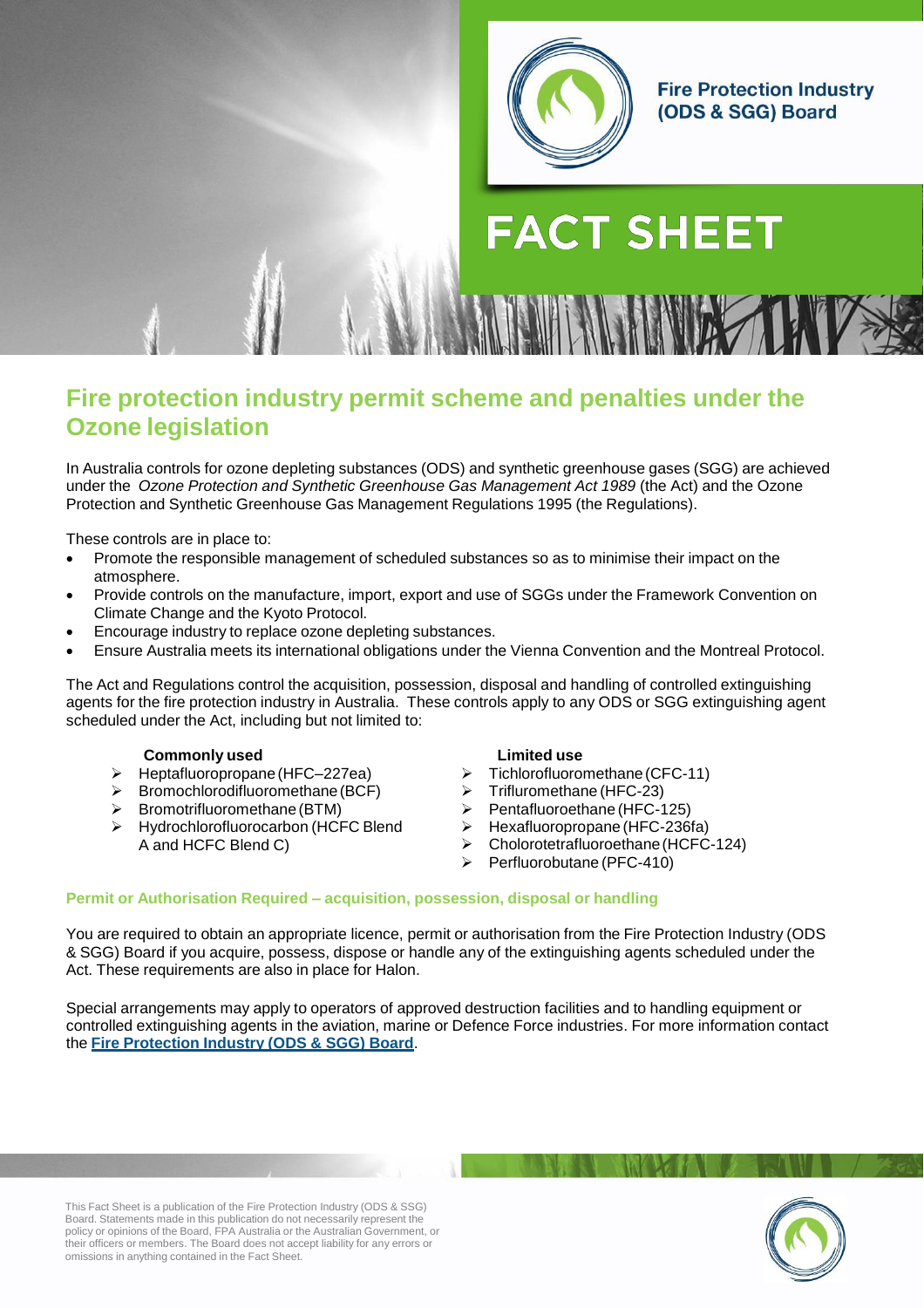#### **Handling a controlled extinguishing agent**

Handling a controlled extinguishing agent means doing anything with an extinguishing agent that carries the risk of emission. This includes, but is not limited to:

- Decanting the agent
- Installing or maintaining fire protection equipment
- Decommissioning or disposing of fire protection equipment.

#### **Application**

Application forms for an appropriate licence, permit or authorisation are available at [www.fpaa.com.au/ozone.](http://www.fpaa.com.au/ozone/application-forms.aspx)

It is important that applicants submit correct and accurate information. Severe penalties may apply if a person submits false or misleading information.

#### **Conditions of Licences, Permits or Authorisations**

Technicians and companies in the fire protection industry who hold a licence, permit or authorisation are required to meet the conditions of their licence, permit or authorisation. These conditions are in place to prevent avoidable emissions of an extinguishing agent and, where required, ensure appropriate records are kept. Details of the conditions are included with the licence, permit or authorisation. In addition, the Fire Protection Industry (ODS & SGG) Board encourages technicians to work in accordance with the ODS & SGG Good Practice Guide which complements the Regulations to safeguard the environment. The Good Practice guide is available at **[www.fpib.com.au/ozone/good-practice-guide](http://www.fpib.com.au/ozone/good-practice-guide)**.

Penalties of \$2100 may apply if you acquire, possess, dispose or handle any of the scheduled extinguishing agents without the appropriate licence, permit or authorisation. This increases to \$10,500 for a body corporate in certain cases. A permit or authorisation may be cancelled or suspended if a condition is not met.

#### **Discharging a controlled extinguishing agent**

Discharging a controlled extinguishing agent can have an impact on the atmosphere. For this reason, the Act and Regulation allow for civil penalties for individuals of \$63,000 and up to \$315,000 for a body corporate for the unlawful discharging of a controlled extinguishing agent into the atmosphere.

The Act and Regulations also allow inspectors to issue infringement notices to individuals or a body corporate if there are reasonable grounds to believe a person has caused an unlawful discharge of a controlled extinguishing agent into the atmosphere. Individuals can be fined up to \$2,520 and a body corporate up to \$12,600.

It is not an offence to use a controlled extinguishing agent to prevent, control or extinguish a fire or to suppress an explosion.

In some limited circumstances, such as to test or calibrate a fire extinguishing system, the Fire Protection Industry (ODS & SGG) Board may approve the discharge of a controlled extinguishing agent. For more information please contact the **Fire Protection Industry (ODS & SGG) Board.**

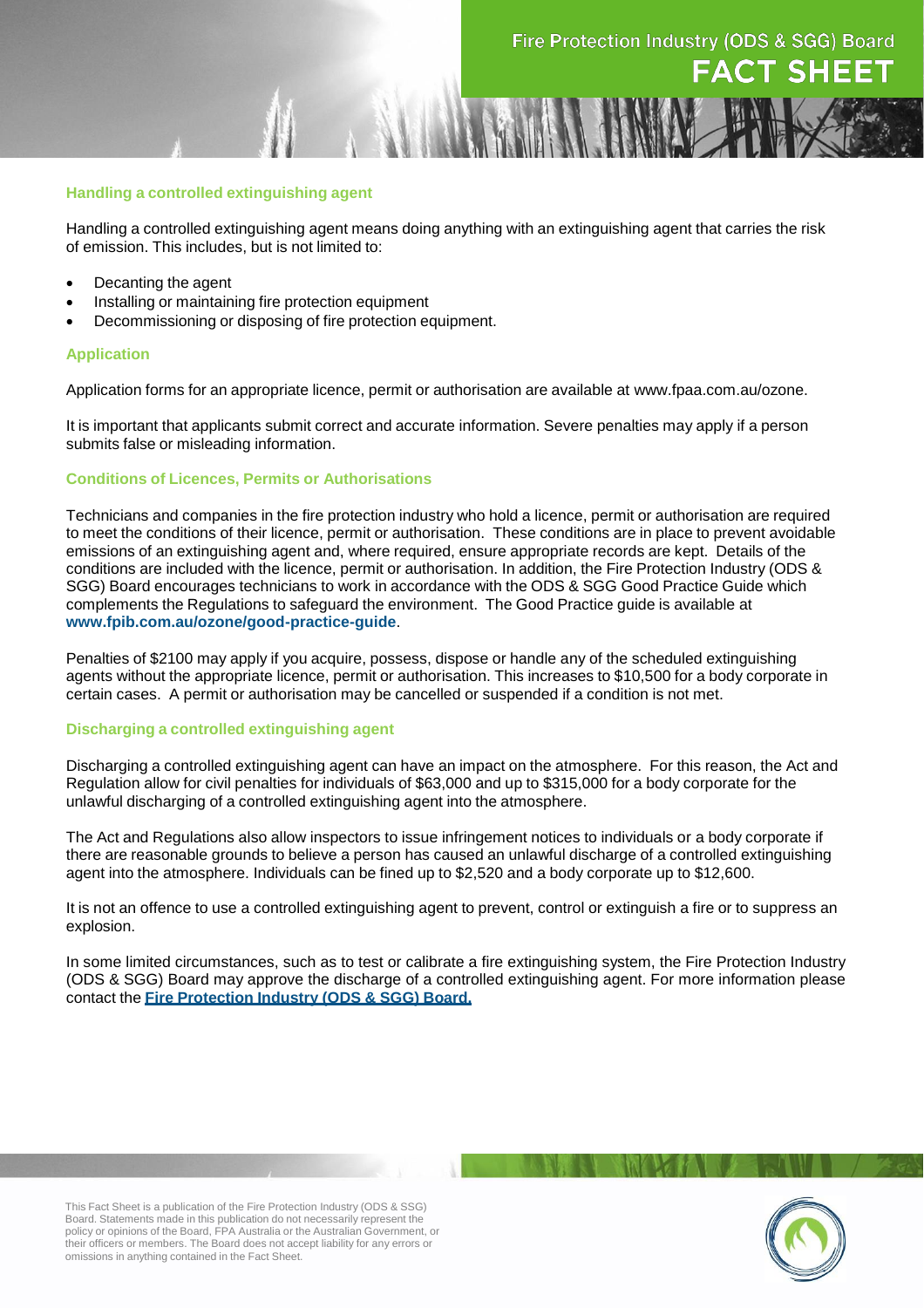## Fire Protection Industry (ODS & SGG) Board **FACT SHEET**

#### **Summary of Offences under the Act and Regulations**

Offences under the Act and Regulations that apply to the fire protection industry include:

| Handling extinguishing<br>agent without an                                                                                               |       | Penalty for an individual: 10 penalty units (\$2,100)                          |
|------------------------------------------------------------------------------------------------------------------------------------------|-------|--------------------------------------------------------------------------------|
| extinguishing agent handling                                                                                                             | r 302 |                                                                                |
| licence or a special<br>circumstances exemption                                                                                          |       |                                                                                |
| Acquiring, possessing or                                                                                                                 |       |                                                                                |
| disposing of bulk                                                                                                                        |       | Penalty for an individual: 10 penalty units (\$2,100)                          |
| extinguishing agent without<br>approval                                                                                                  | r 303 | Penalty for a body corporate: up to 50 penalty units<br>(10, 500)              |
| Possessing halon without<br>approval                                                                                                     | r 304 | Penalty for an individual: 10 penalty units (\$2,100)                          |
|                                                                                                                                          |       | Penalty for a body corporate: up to 50 penalty units                           |
|                                                                                                                                          |       | Penalty for an individual: 300 penalty units (\$63,00)                         |
| Engaging in conduct leading                                                                                                              |       |                                                                                |
| to the discharge of a<br>scheduled substance                                                                                             | s 45B | Penalty for a body corporate: up to 1,500 penalty units<br>(315,000)           |
|                                                                                                                                          |       | Infringement notice for an individual: up to 12 penalty units<br>(2,520)       |
|                                                                                                                                          |       | Infringement notice for a body corporate: up to 60 penalty<br>units (\$12,600) |
| Making a false or<br>misleading statement or                                                                                             |       | Civil penalty for an individual: up to 120 penalty units<br>(\$25,200)         |
| providing a document<br>containing false or<br>misleading information in                                                                 | s 62  | Civil penalty for a body corporate: 600 penalty units<br>(\$126,000)           |
| relation to a licence, permit<br>or authorisation application                                                                            |       | Criminal penalty: imprisonment for 2 years                                     |
| Making a false or<br>misleading statement or<br>providing a document<br>containing false or<br>misleading information to an<br>inspector |       | Civil penalty for an individual: up to 60 penalty units<br>(\$12,600)          |
|                                                                                                                                          | s 62  | Civil penalty for a body corporate: 300 penalty units (\$63,000)               |
|                                                                                                                                          |       | Criminal penalty: imprisonment for 12 months                                   |
|                                                                                                                                          |       |                                                                                |

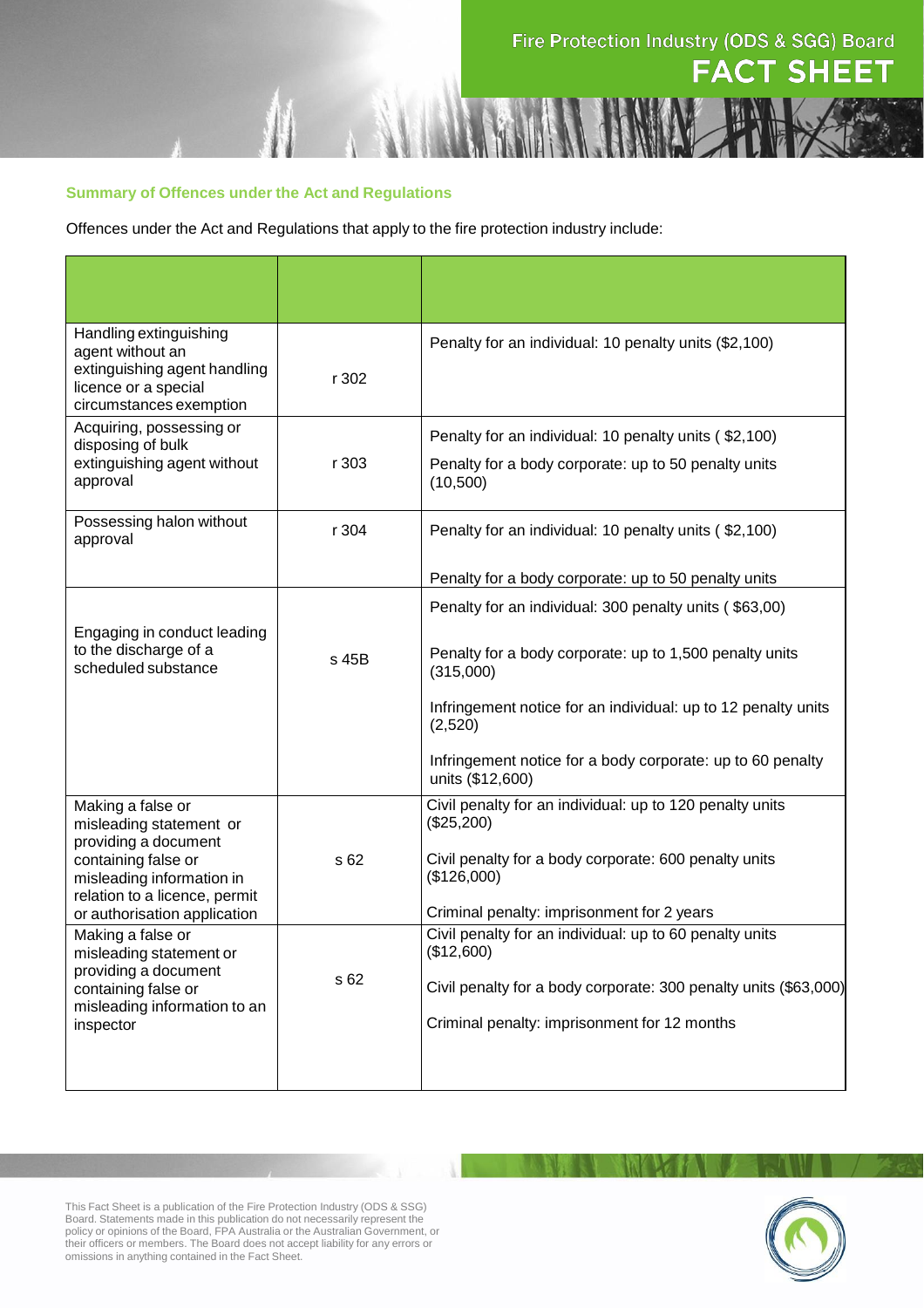## Fire Protection Industry (ODS & SGG) Board **FACT SHEET**

| Intentionally obstructing,<br>hindering or resisting an<br>inspector or a person<br>assisting an inspector   | s 63 | Civil penalty for an individual: up to 30 penalty units (\$6,300)     |
|--------------------------------------------------------------------------------------------------------------|------|-----------------------------------------------------------------------|
|                                                                                                              |      | Civil penalty for a body corporate: 150 penalty units (\$31,500)      |
|                                                                                                              |      | Criminal penalty: imprisonment for 6 months                           |
| Refusal or failure to answer<br>an inspector's question or<br>produce a document<br>required by an inspector | s 64 | Civil penalty for an individual: up to 60 penalty units<br>(\$12,600) |
|                                                                                                              |      | Civil penalty for a body corporate: 300 penalty units (\$63,000)      |
|                                                                                                              |      | Criminal penalty: imprisonment for 12 months                          |



This Fact Sheet is a publication of the Fire Protection Industry (ODS & SSG) Board. Statements made in this publication do not necessarily represent the policy or opinions of the Board, FPA Australia or the Australian Government, or their officers or members. The Board does not accept liability for any errors or omissions in anything contained in the Fact Sheet.